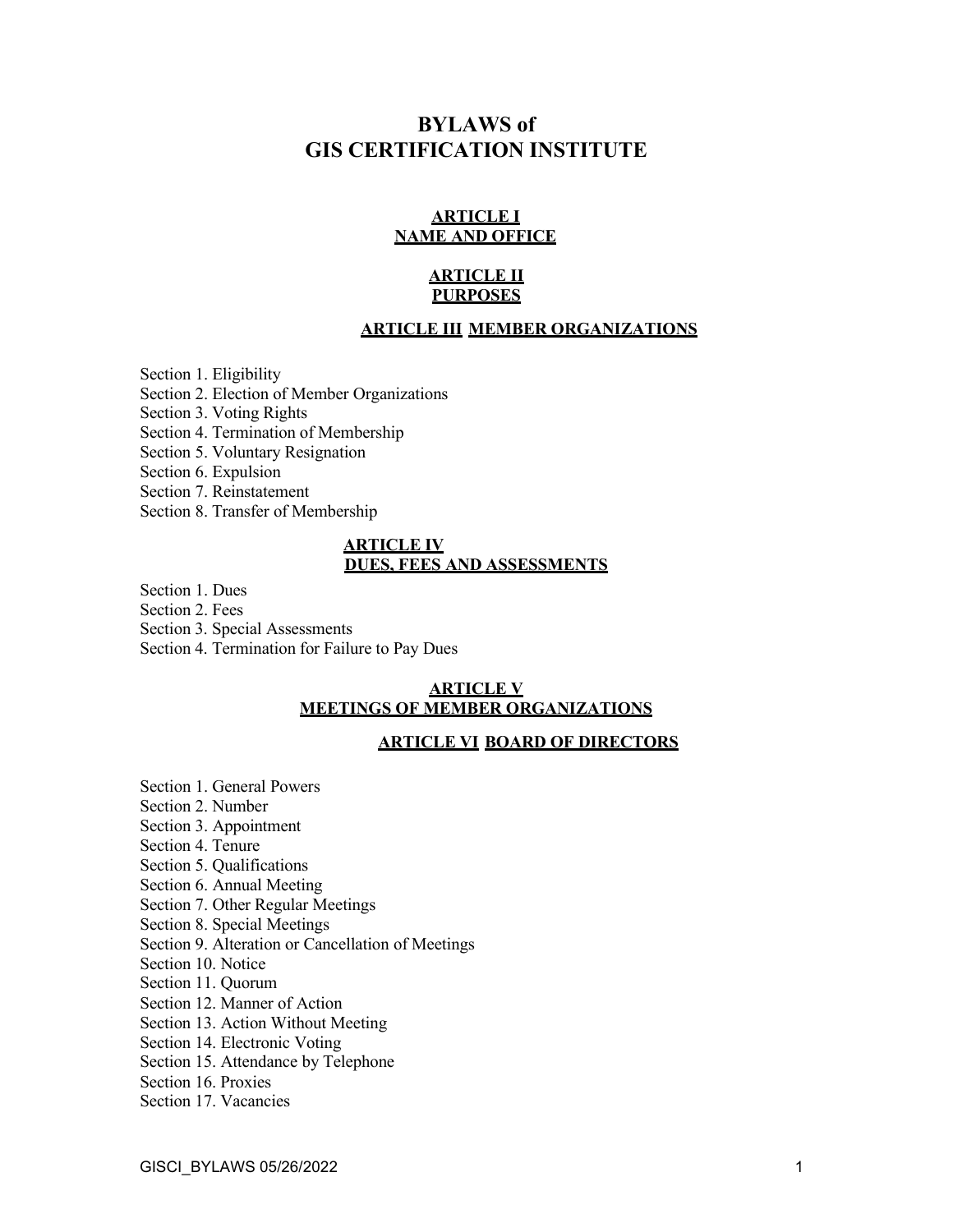Section 18. Compensation Section 19. Removal

#### **ARTICLE VII OFFICERS**

Section 1. Officers Section 2. Term of Office Section 3. President Section 4. Vice President Section 5. Secretary Section 6. Treasurer Section 7. Officer Indemnity Section 8. Removal

#### **ARTICLE VIII COMMITTEES**

Section 1. Creation of Committees Section 2. Quorum Section 3. Manner of Acting Section 4. Meetings

Section 5. Term of Office

Section 6. Vacancies

Section 7. Action Without Meeting

Section 8. Attendance by Telephone

#### **ARTICLE IX STANDING COMMITTEES**

Section 1. Establishment of Standing Committees

Section 2. Committee Leadership

Section 3. Committee Eligibility

Section 4. Committee Positions

Section 5. Tenure

Section 5. Committee Responsibilities

Section 6. Budget

#### **ARTICLE X GENERAL PROVISIONS**

Section 1. Contracts Section 2. Checks, Drafts, Etc. Section 3. Fiscal Year Section 4. Seal Section 5. Delivery of Notice Section 6. Waiver of Notice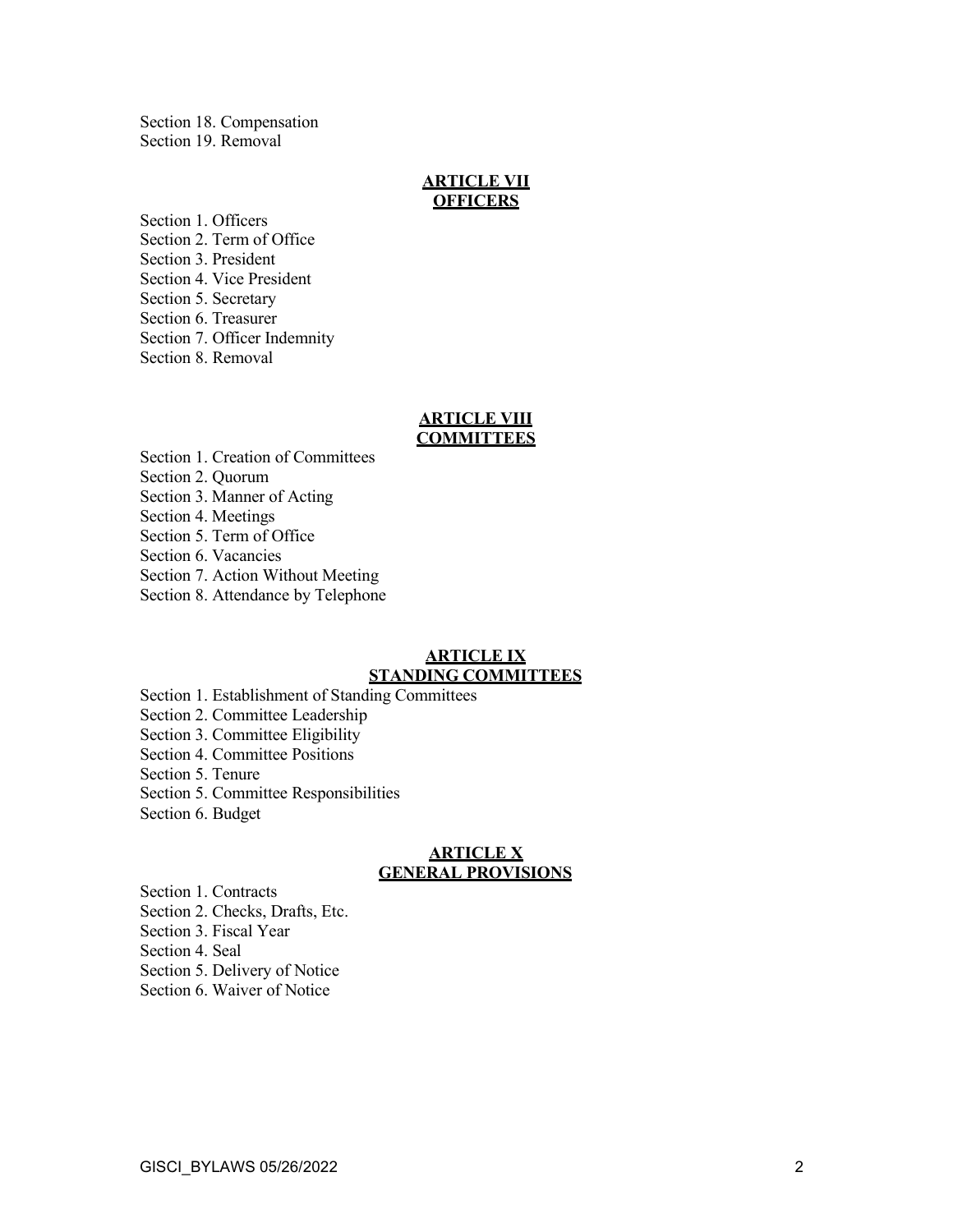Section 7. Use of Funds and Dissolution Section 8. Bonding Section 9. Procedure

### **ARTICLE XI LIABILITY, INDEMNIFICATION AND INSURANCE**

Section 1. Limitation of Liability Section 2. Indemnification Section 3. Advance Payments Section 4. Nonexclusivity Section 5. Insurance Section 6. Reports

### **ARTICLE XII GISCI HEADQUARTERS**

Section 1. Purpose Section 2. Other Offices Section 3. Direction of Headquarters Operation

### **ARTICLE XIII AMENDMENTS**

### **ARTICLE XIV PARLIAMENTARY AUTHORITY**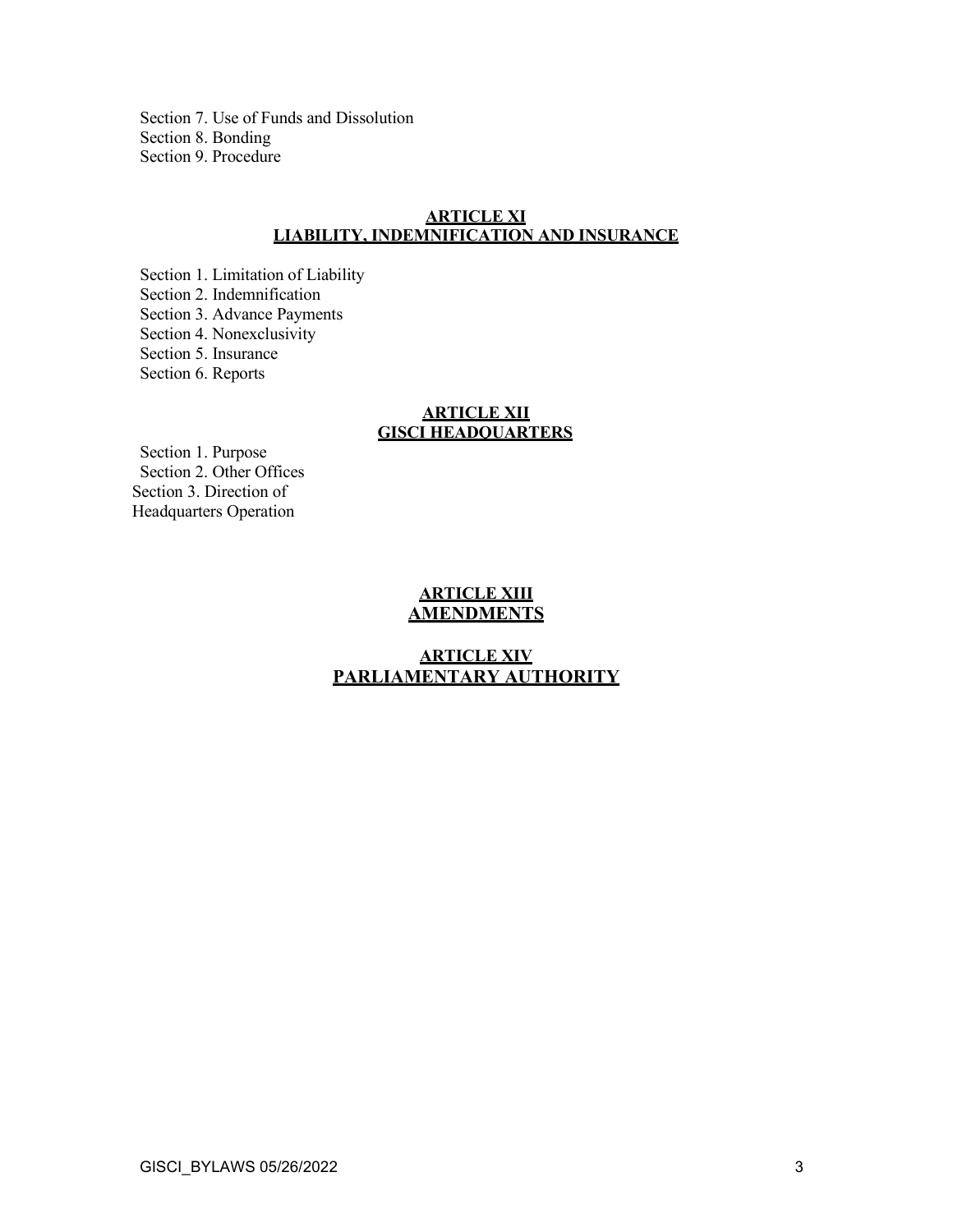## **BYLAWS of GIS CERTIFICATION INSTITUTE**

### **ARTICLE I OFFICES**

The Institute shall maintain a registered office in the State of Illinois and a registered agent at such office. The Institute may have other offices within or without the state.

### **ARTICLE II PURPOSES**

The purposes of the Institute shall be as set forth in the Articles of Incorporation of the Institute.

## **ARTICLE III MEMBER ORGANIZATIONS**

Section 1. Eligibility - Each Member Organization of the Institute must be an organization exempt from federal income tax, generally under Internal Revenue Code sections  $501(c)(3)$  or  $501(c)(6)$ , or a governmental entity, and be national or international in scope, and demonstrate organizational sustainability with ongoing contributions to the GIS profession.

Section 1.1 *Invitation to New Member Organizations* – The Board of Directors may vote to extend an invitation of membership to prospective Member Organizations. An affirmative vote of two-thirds of the Directors shall be required to extend an invitation.

Section 1.2 *Extending the Invitation* – The Executive Director will prepare an invitation letter and corresponding materials for the prospective member. Each invitation will be assigned a Board liaison to oversee the process. The Prospective Member Organization will be required to submit evidence of compliance with eligibility requirements.

Section 1.3 *Accepting the Invitation* – An organization that wishes to accept the invitation is asked to submit a letter stating their intention to join. Prospective Member Organization will be required to submit evidence of compliance with eligibility requirements described in Article III, Section 1.

Section 1.4 *Unsolicited Letter of Interest*—A prospective Member Organization may submit a letter of interest to join without being invited to do so. Such a letter may be considered by the Board of Directors in the same manner as if an invitation had been made. Letter of interest by the prospective Member Organization must provide evidence of compliance with eligibility requirements described in Article III, Section 1.

Section 2. Election of Members – An application for Board membership must be approved. Member Organizations shall be elected by the Board of Directors by an affirmative vote of two-thirds of all of the Directors.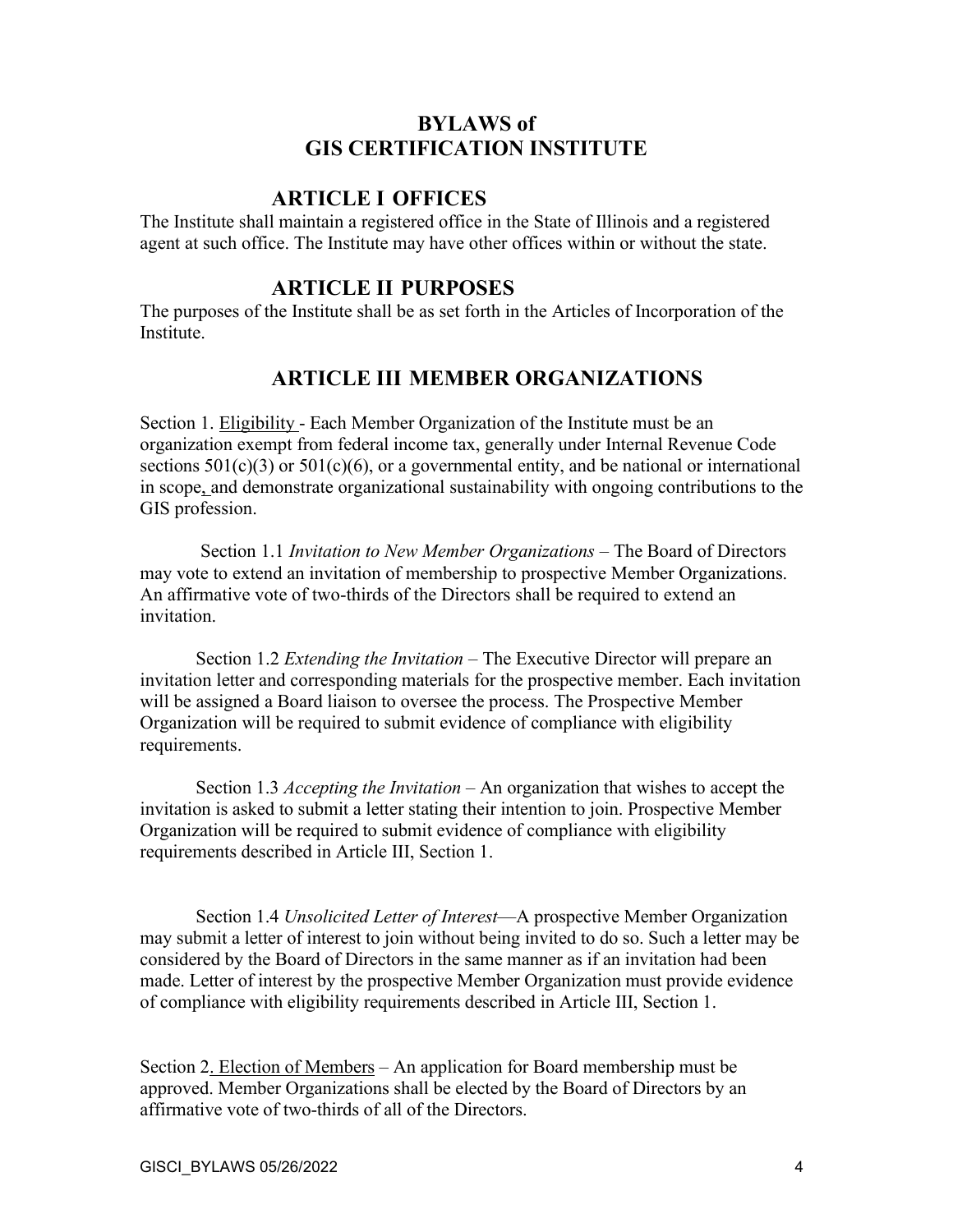Section 2.1 *Memorandum of Understanding* – All Member Organizations are expected to sign a Memorandum of Understanding before membership is officially conferred. The Memorandum of Understanding must be signed by the GISCI President and by an appropriate representative of the joining organization.

Section 2.2 *Appointment of Directors* – Whenever a new organization has been elected to membership, and at other times as they may deem appropriate, the Board of Directors will decide, by a two-thirds vote, how many representatives each Member Organization should receive on the Board of Directors.

Section 3. Voting Rights – Member Organizations, including Founding Member Organizations, shall have no voting rights. Voting rights are assigned to Directors, and each Director has one vote. However, the Board of Directors shall assign to certain or all members from time to time the right to appoint one or more Directors. Directors are expected to represent the best interest of the GISCI.

Section 4. Termination of Membership - Membership in the Institute may terminate by voluntary resignation or as otherwise provided in these Bylaws. All rights, privileges, and interest of a member organization, including appointed Directors, shall cease upon termination of membership. Any Directors appointed by the Terminated Member Organization will no longer be considered members of the Board of Directors.

Section 5. Voluntary Resignation - Any Member Organization wishing to resign must file a written resignation with the Secretary. Such resignation shall not relieve the member organization so resigning of the obligation to pay any dues, assessments, or other charges theretofore accrued and unpaid.

Section 6. Expulsion - The Board of Directors may, by an affirmative vote of two-thirds of all the Directors, expel a member with cause after an appropriate hearing, conducted in accordance with procedures adopted by the Board of Directors. Causes for expulsion include but are not limited to, events leading to the Member Organization being found not to meet the eligibility requirements for Member Organizations, failure to comply with MOU, or failure to meet any other obligations to the Institute, as defined in Section 1, above.

Section 7. Reinstatement - Upon written request signed by an officer of a former Member Organization demonstrating that the cause for expulsion has been resolved, and filed with the Secretary, the Board of Directors may, by an affirmative vote of two-thirds of existing Directors, reinstate a former Member Organization upon such terms as the Board of Directors deems appropriate.

Section 8. Transfer of Membership - Membership in this Institute is not transferable or assignable. If a member organization merges or otherwise combines with another nonmember geospatially focused non-profit organization the merged "new" organization shall reapply for membership. If two Member Organizations merge the reconstituted entity shall be recognized as one new Member Organization, with the number of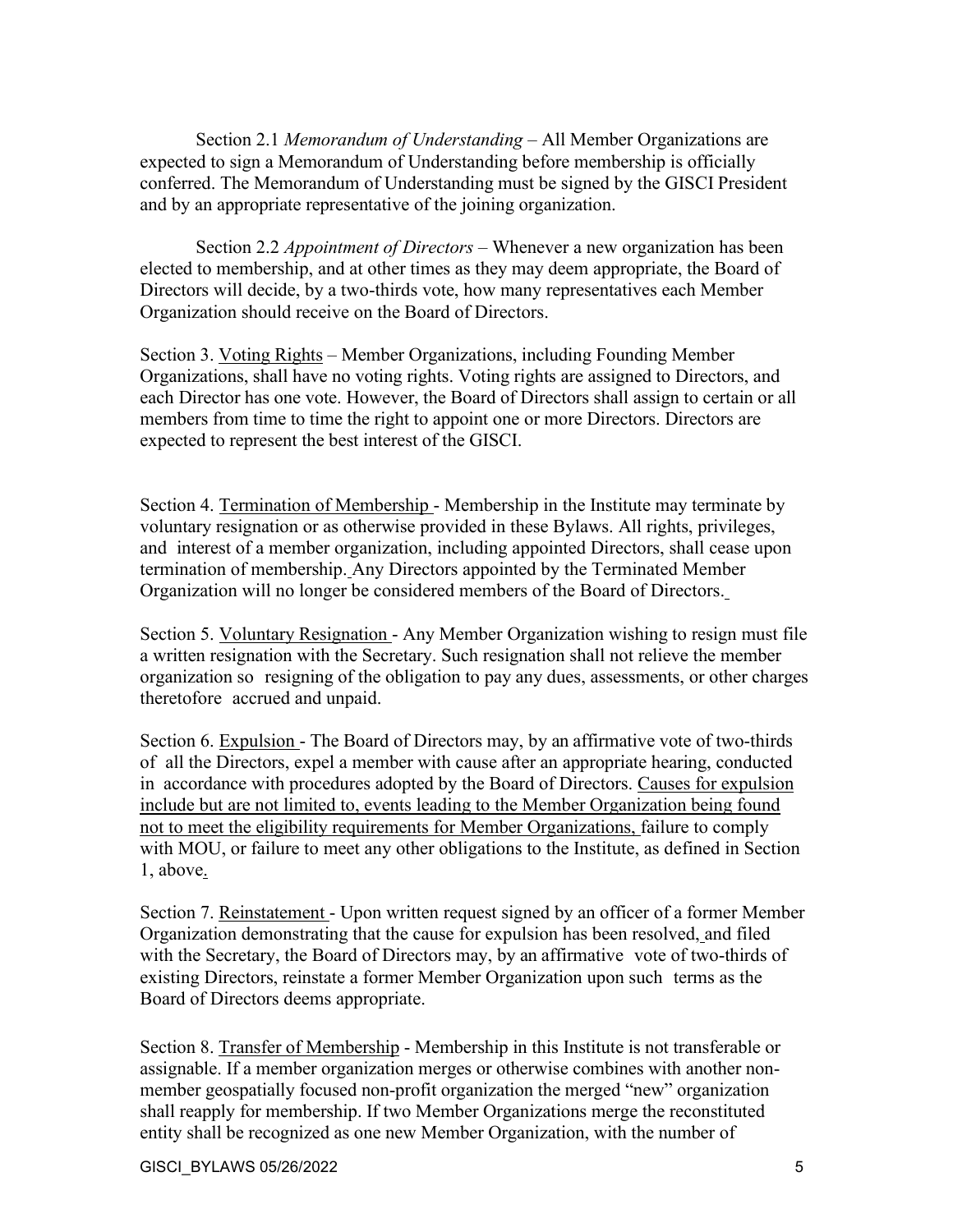Directors appointed by the reconstituted entity determined under the provisions of these bylaws.

### **ARTICLE IV DUES, FEES, AND ASSESSMENTS**

Section 1. Dues - The annual dues for Member Organizations of the Institute shall be as determined by a two-thirds majority vote of the Board of Directors from time to time.

Section 2. Fees - Fees for Institute services shall be as determined by a two-thirds majority vote of the Board of Directors from time to time.

Section 3. Special Assessments - Special assessments may be levied by a two-thirds majority vote of all of the Directors.

Section 4. Termination for Failure to Pay Dues - Member Organizations who fail to pay their dues or assessments within thirty (30) days from the time they become due shall be notified by the officer designated for such purpose by the Board of Directors, and, if payment is not made within the next succeeding thirty (30) days, shall be deemed to have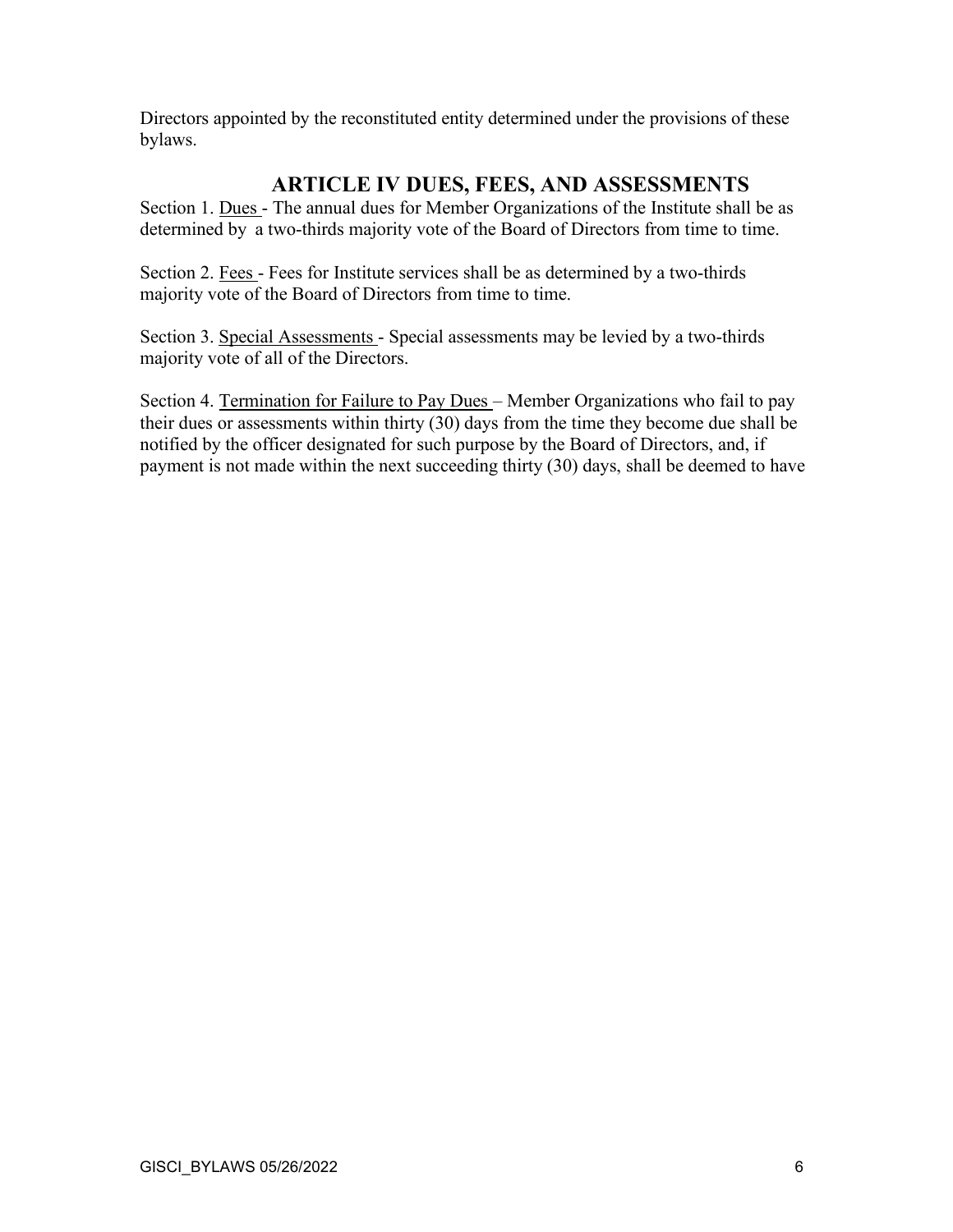resigned from membership and, without further notice and without a hearing, be dropped from the rolls and thereupon forfeit all rights and privileges of membership. The Board of Directors may, however, from time to time, prescribe procedures for extending the time for payment of dues and continuation of membership privileges upon request of a member and for good cause shown.

### **ARTICLE V MEETINGS OF MEMBER ORGANIZATIONS**

No meetings of the Member Organizations are required.

### **ARTICLE VI BOARD OF DIRECTORS**

Section 1. General Powers - The affairs of the Institute shall be managed by its Board of Directors.

Section 2. Number - The number of Directors shall be a minimum of seven (7) as determined from time to time by a two-thirds majority vote of all of the Directors.

Section 3. Appointment - Directors shall be appointed by the Member Organizations. Each Member Organization selects representatives in the manner prescribed under its own bylaws or policies. Each Member Organization must appoint a minimum of one Director.

Section 3.1 *Time of Appointment* – Member Organizations will be notified 60 days prior to the end of their representative's term that they need to appoint a new representative along with the date that the new representative will begin his or her term as Director. A Member Organization will select its representative(s) GISP using its own process. Each Member Organization will contact GISCI with the name of their replacement representative(s) prior to the initial date of service. The representative's term(s) will commence at the first Board of Directors meeting following the date of replacement.

Section 3.2 *Delay in Appointment* – Should a Member Organization fail to appoint a replacement, the prior representative may remain on the Board of Directors until such time as a replacement is submitted by the Member Organization, up to a maximum extension of sixty (60) days. If a Member Organization fails to appoint a new representative(s) within 60 days following the end of the previous representative's term, the acting Directors may vote for expulsion of the Member Organization under the provision of Article III, Section 6.

Section 4. At-Large Directors- The Board of Directors may from time to time vote to add to its membership a number of At-Large Directors to its membership. Approval of the addition of At-Large Directors requires a two-thirds majority vote of acting Directors. The number, manner of selection, qualifications, and tenure of these At-Large Directors shall be determined by the Board. At-Large Directors hold the same rights and responsibilities as Member Organization Directors. At no time will At-Large Directors number more than 33% of all Board members.

Section 5. GISP Elected Member-The Board of Directors may add a Board member selected from the roster of professionals holding the GISP certification and elected by that same group. The method of election and tenure will be determined by the Board. Any elected GISP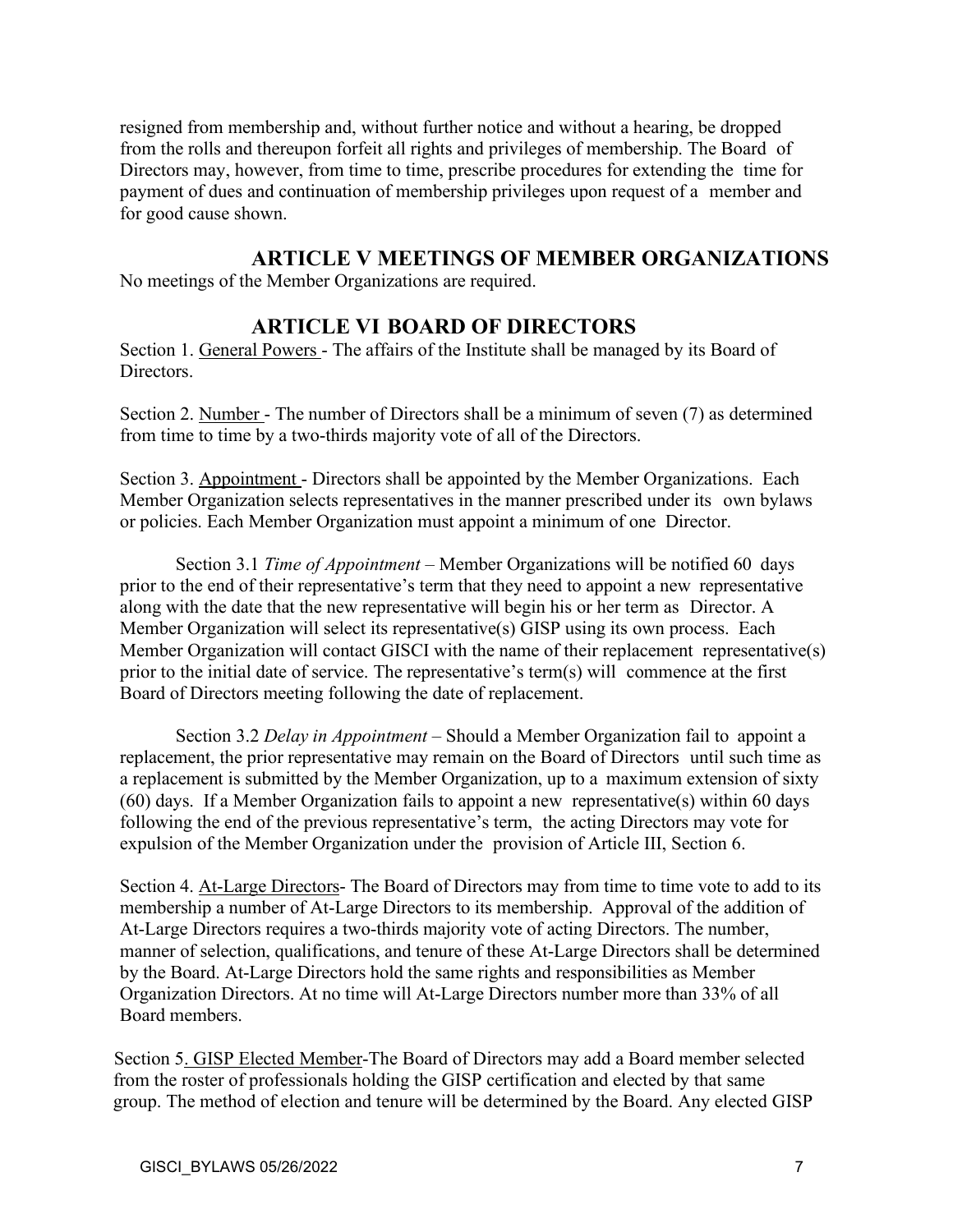Board member may not concurrently serve as an officer in any Member Organization.

Section 5. Tenure - Each Director shall hold office for three years. Directors may be reappointed. Terms are staggered so new Directors are appointed each year. If a new Member Organization appoints multiple representatives at the same time, one Director will serve one year and the other Director will serve two years to maintain staggered terms.

Section 6. Term Limits *-* Directors can be appointed to a maximum of three consecutive terms.

Section 7. Qualifications – Member Organizations must select appointees from within their own Member Organization membership and make all due effort to appoint Directors who will actively participate in making positive contributions to the Institute. Directors can be affiliated with multiple Member Organizations but cannot simultaneously represent more than one.

Section 8. Annual Meeting - The Annual Meeting is the  $4<sup>th</sup>$  regular meeting of the GISCI Board each year but may be changed by action of the Board. If the time of the Annual Meeting is to be changed, the Board must decide by two-thirds vote prior to the standing date of the Annual Meeting.

Section 9. Other Regular Meetings - The Board of Directors may provide by resolution the time and place for holding additional regular meetings of the Board without notice other than such resolution.

Section 10. Special Meetings - Special meetings of the Board of Directors may be called by the President or any four (4) Directors, and the person[s] calling a special meeting of the Board shall fix the time and place of any such meeting.

Section 11. Alteration or Cancellation of Meetings – The time and place of any scheduled Board meeting may be altered or canceled by a majority vote of any regularly constituted meeting of the Board of Directors or by consent of a majority of all Directors and transmitted to the Headquarters in time to notify all members of the Board.

Section 12. Notice - The notice or waiver of notice of any regular or standing meeting of the Board need not specify the business to be transacted at, nor the purpose of, such meeting unless specifically required by law or these Bylaws. Notice of any special meeting of the Board of Directors shall be given at least five (5) days in advance by written notice, or as otherwise allowable under the law, to each Director.

Section 13. Quorum - At all meetings of the Board of Directors a majority of the total number of Directors then in office shall constitute a quorum for the transaction of business. If less than a majority of the Directors is present at said meeting, a majority of the Directors present may adjourn the meeting to another time without further notice. Withdrawal of Directors from any meeting shall not cause the failure of a duly constituted quorum at that meeting. Any valid proxies held by Directors present at the meeting shall be counted in the tally of Directors present for the purpose of determining whether a quorum exists.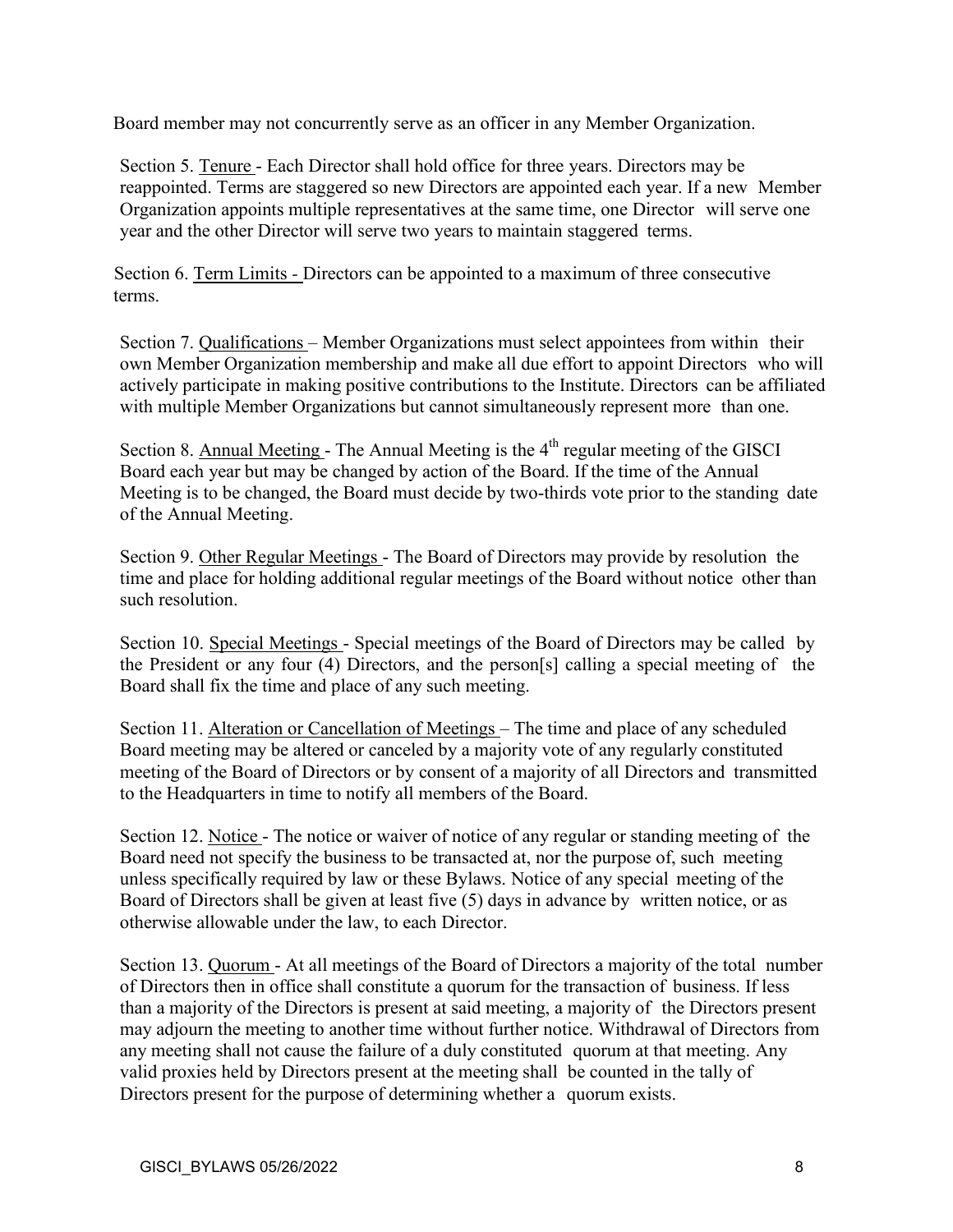Section 14. Manner of Action - The act of a majority of the Directors present at a meeting at which a quorum is present shall be the act of the Board of Directors, unless the act of a greater number of the Directors present or of all Directors is required by law, the Articles of Incorporation, or these Bylaws.

Section 15. Action Without Meeting - The Board of Directors may take any action which it could take at a meeting of Directors without a meeting if a consent in writing, or as otherwise allowable under the law, setting forth the action so taken, is signed, or otherwise approved in a manner allowed under the law, by all the Directors entitled to vote on the subject thereof.

Section 16. Electronic Voting - Votes may be taken via electronic means (e-mail) prior to, during, or after a regular meeting. Votes will be sent to the Executive Director or Secretary depending on the nature of the vote. The decision of a majority of the Directors present will constitute an act of the Board of Directors, unless a greater number of Directors is required by law, the Articles of Incorporation, or these Bylaws. All Directors must be given a reasonable timeframe to respond to an electronic vote.

Section 17. Remote Attendance - Directors may participate in any meeting through the use of a conference telephone or similar communications equipment by means of which all persons participating in the meeting can hear each other. Such participation in a meeting shall constitute presence in person at the meeting.

Section 18. Vacancies - Any vacancy occurring in the Board of Directors or any Directorship to be filled by reason of an increase in the number of Directors shall be filled by the Member Organization authorized to appoint the Director. If a Member Organization chooses not to appoint a sufficient number of Directors to fulfill its equal representation and if, as a result, the number of Directors is less than the requisite seven Member Organization minimum; the other Member Organizations shall be given the option to add one additional Director. If the number of Directors remains insufficient, the Board of Directors shall allocate appointments to Member Organizations as it deems appropriate to reach the required seven Member Organization minimum. If the number of Directors a Member Organization is authorized to appoint is reduced, the Member Organization shall immediately indicate which Director it has appointed shall no longer remain a Director.

Section 19. Compensation - Directors shall not receive any compensation for their services as Directors, but by resolution of the Board of Directors, Directors may be reimbursed for expenses incurred in attending any regular or special meeting of the Board. A Director may serve the Institute in any other capacity for reasonable compensation, is approved by a majority vote of the Directors.

Section 20. Removal - A Director may be removed with or without cause, by the affirmative vote of two-thirds of all of the other Directors, provided written notice, or as otherwise allowable under the law, of the meeting is delivered to all Directors stating that a purpose of the meeting is to vote on the removal of the named Director(s). If so removed, the removed Director shall not be re-appointed without the approval of the Board of Directors through an affirmative vote of two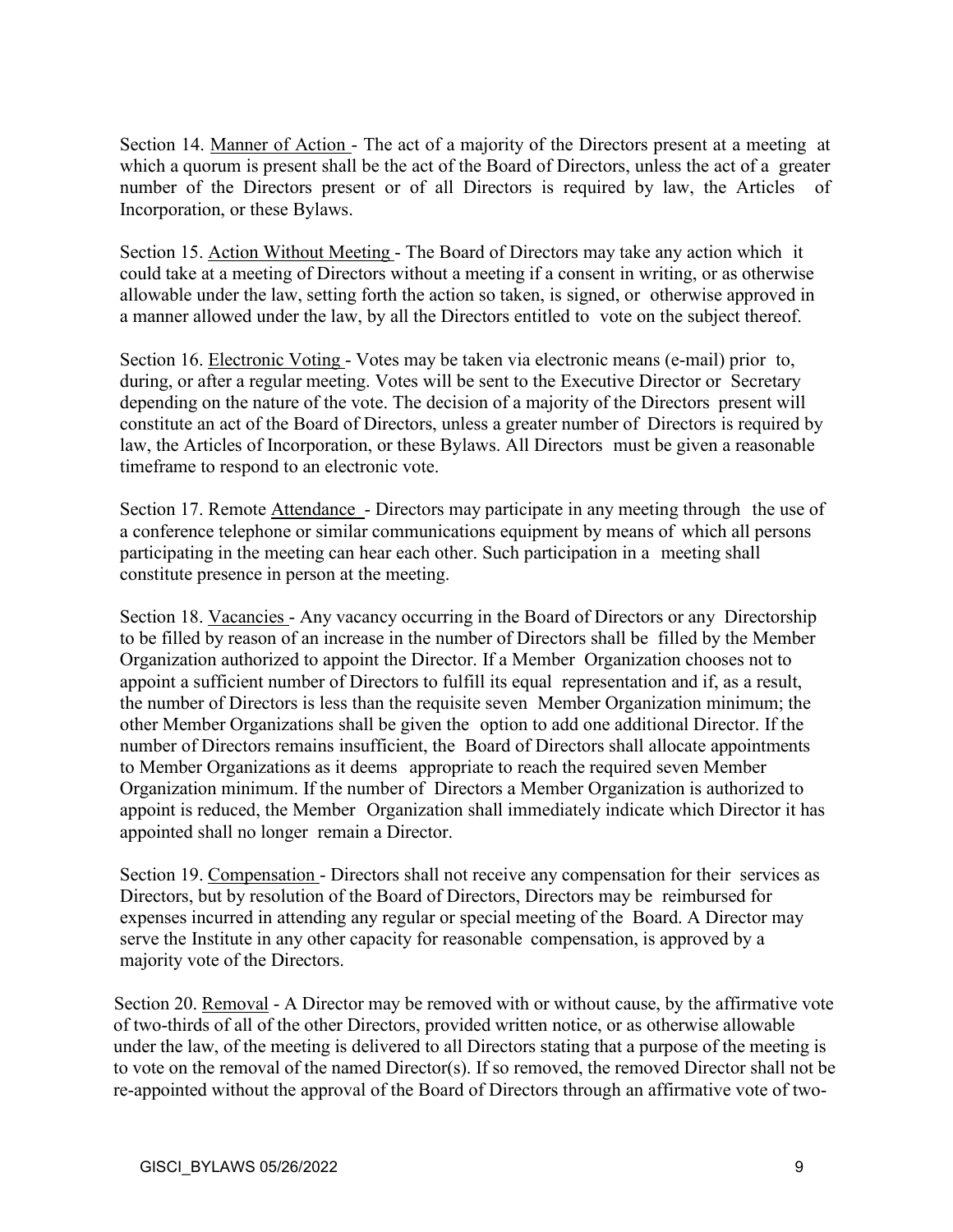thirds of all Directors.

# **ARTICLE VII OFFICERS**

Section 1. Officers - The necessary and elective Officers of the Board shall be a President, Vice President, Secretary, and Treasurer. The Board of Directors may also elect such other officers as it deems appropriate. Officers must be members of the Board of Directors. Officers whose authority and duties are not prescribed in these Bylaws shall have the authority and perform the duties prescribed, from time to time, by the Board of Directors.

Section 2. Term of Office - Each elective Officer of the Institute shall be elected at the annual meeting of the Board of Directors and shall hold office for a term of one year and until his or her successor is elected and qualified or until his or her death, resignation or removal. Officers are limited to three consecutive terms in any single office. Vacancies may be filled or new offices created and filled at any meeting of the Board of Directors. Election of an officer shall not of itself create contract rights.

Section 3. President - The President shall be the principal elective officer of the Institute. The President shall preside at meetings of the Board of Directors. He or she shall also communicate to the members regarding the Institute, and shall perform such other duties as prescribed by the Board of Directors from time to time.

Section 4. Vice President - The Vice President shall perform such duties and have such powers as prescribed by the President or the Board of Directors from time to time. Further, in the absence of the President or in the event of his or her inability or refusal to act, the Vice President shall perform the duties of the President and, when so acting, shall have all the powers of and be subject to all the restrictions upon the President. In the absence or incapacity of the Vice President, the Secretary shall perform the vice presidential functions.

Section 5. Secretary - The Secretary shall certify the Bylaws, the resolutions of the members, the Board of Directors and committees, and other documents of the Institute as true and correct copies thereof, and shall have such other duties as prescribed by the President or the Board of Directors from time to time. In the absence or incapacity of the Secretary, the President shall appoint a person to perform the functions of this office.

Section 6. Treasurer - The Treasurer shall remain fully advised as to the financial condition of the Institute and shall regularly report to the Board of Directors on the financial conditions of the Institute and the adequacy of the accounting records of the Institute. The Treasurer shall have such other duties as prescribed by the President or the Board of Directors from time to time. In the absence or incapacity of the Treasurer, the President shall appoint a person to perform the functions of this office.

Section 7. Officer Indemnity - In consideration of their serving as Directors and/or Officers, the Institute shall indemnify any Director or Officer or former Director or Officer of the Institute, or any person who shall have served at its request as a Director or Officer of another organization, against reasonable expense, including attorney's fees and judgments actually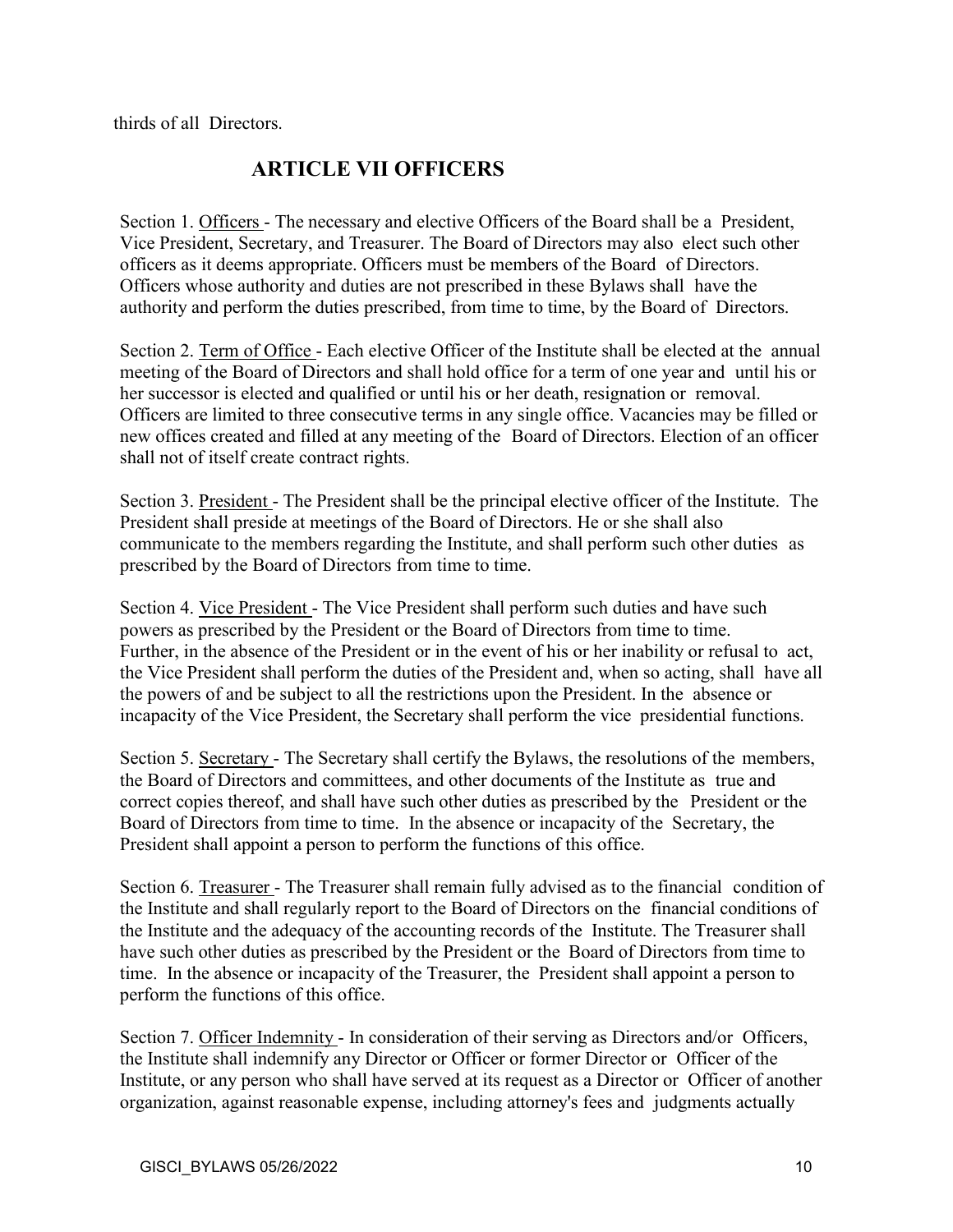incurred in connection with the defense of any action, suit, or proceedings entered into by virtue of actions taken while a Director and/or Officer.

Section 8. Removal - Any Officer elected by the Board of Directors may be removed by the Board whenever, in its judgment, the best interests of the Institute would be served thereby. Such removal will require a two-thirds vote of all Directors in the affirmative, and shall be without prejudice to the contract rights, if any, of the person so removed.

# **ARTICLE VIII COMMITTEES**

Section 1. Creation of Committees - The Board of Directors may, by resolution adopted by a majority of the Directors in office, designate such standing or special committees as it deems appropriate. Each committee shall consist of such persons as the Board shall appoint.

Section 1.1 *Special Board Committees* – From time to time, special conditions may arise which call for the establishment of special-purpose, ad hoc committees, special task forces, or other groups to address specific issues. The President, with the approval of the Board of Directors, shall establish such committees. The Board may appoint members to such committees as it deems appropriate. Members of these committees do not need to be Directors or Certified GIS Professionals (GISPs).

Section 1.2 *Subcommittees* – Subcommittees, Ad Hoc Committees, Special Task Forces, or other groups may be created by a standing committee within a standing committee with no action required by the Board. Members of these committees do not need to be Directors or Certified GIS Professionals (GISPs).

Section 2. Quorum - Unless the presence of a greater number is required in the resolution designating a committee, a majority of the whole committee shall constitute a quorum.

Section 3. Manner of Acting - Unless the act of a greater number is required in the resolution designating a committee, the act of a majority of the members present at a meeting at which a quorum is present shall be the act of the committee. Committees may conduct business without a quorum. If a formal vote is called, a quorum will be necessary in order to proceed. Most committee actions and business will proceed without the need for a quorum.

Section 4. Meetings - Unless otherwise provided in the resolution designating a committee, such committee may, by majority vote, select its chairman, fix the time and place of its meetings, specify what notice of meetings, if any, shall be given, and fix its rules of procedure consistent with these Bylaws or with rules adopted by the Board of Directors.

Section 5. Term of Office - Each member of a committee shall continue as such until his or her successor is appointed, unless the committee is terminated sooner, or unless such member is removed from the committee, resigns, dies, or ceases to qualify as a member thereof.

Section 6. Vacancies - Vacancies in the membership of any committee may be filled by appointments made in the same manner as provided in the case of the original appointments.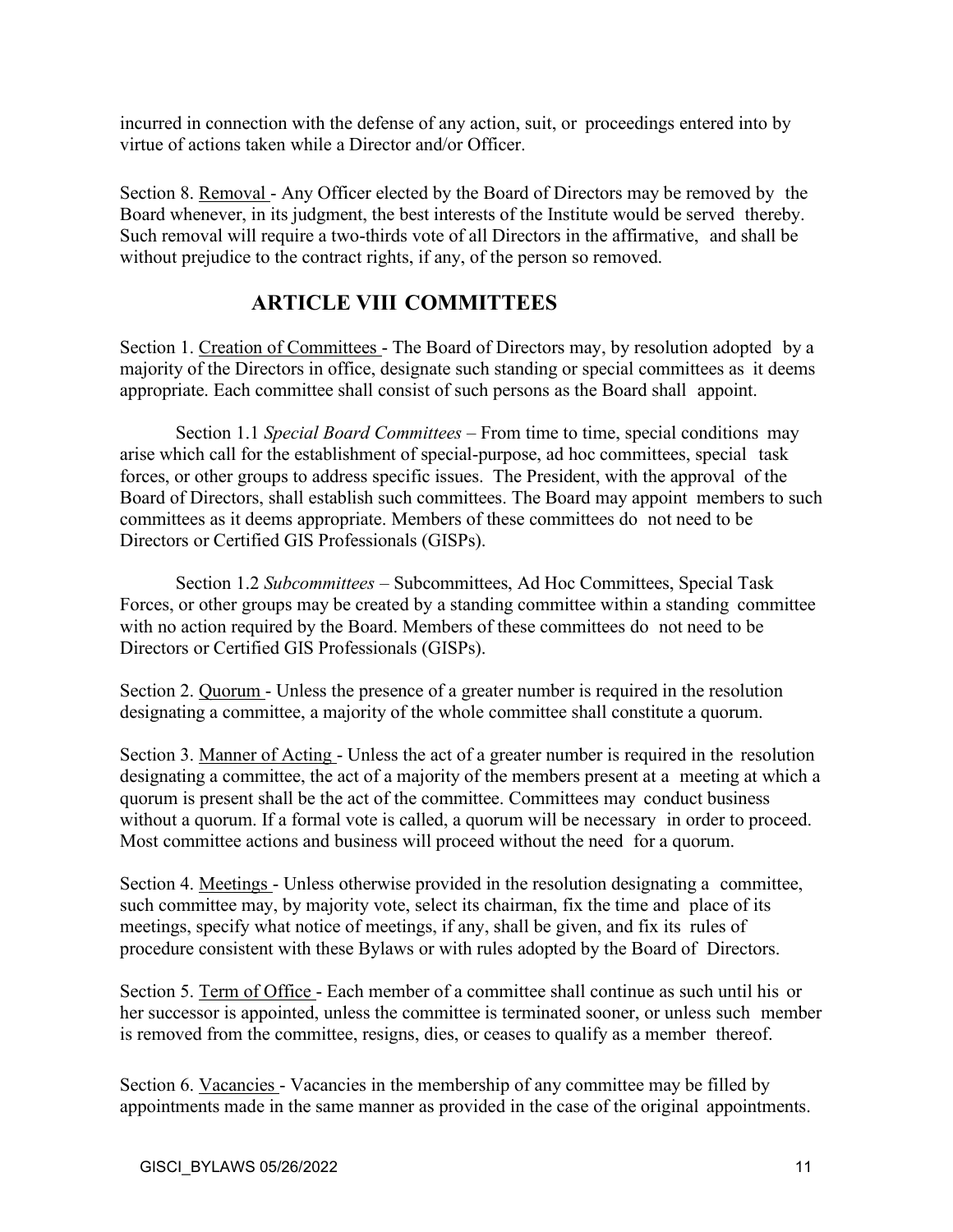Section 7. Action Without Meeting - Any action which may be taken at a meeting of a committee may be taken without a meeting if a consent in writing, or as otherwise allowable under the law, setting forth the action so taken, is signed, or otherwise approved in a manner allowed under the law, by all of the members of the committee entitled to vote with respect to the subject matter thereof.

Section 8. Remote Attendance - Members of a committee may participate in any meeting through the use of a conference telephone or similar communications equipment by means of which all persons participating in the meeting can hear each other. Such participation in a meeting shall constitute presence in person at the meeting.

## **ARTICLE IX STANDING COMMITTEES**

Section 1. Establishment of Standing Committees - The following Standing Committees receive direction from the Board of Directors. The purpose of these committees is to carry out the Institute's mission and to execute its strategic plan. Any GISP in good standing may volunteer to participate and/or serve as Chair of these Committees. These committees may be inactive at some times or used only on an as-needed basis.

Section 1.1 *Certification Committee* - Assesses the ongoing success of the certification programs of the Institute through discussions, surveys, and other information gathering means with GISPs and other relevant parties. Drafts and considers possible revisions to the Institute's certification programs, including the operating procedures and interpretations of those programs. Informs the Board of Directors of its actions and findings and advises the Board on needed revisions and updates to the certification programs.

Section 1.2 *Applicant Review Committee* - Advises Institute staff regarding the evaluation of applicants. Suggests changes to operating procedures and certification standards in response to issues noted during applicant reviews. Resolves disputes and inconsistencies with submitted applications. Maintains a history of decisions made as an aid to consistency. Subject to objection by the Board of Directors, the Review Committee proposes, reviews, and/or approves instructions to applicants.

Section 1.3 *Outreach Committee* - Formulates, recommends, and, with the Board's approval, undertakes activities intended to increase the exposure and effectiveness of GISCI and its certification programs, and to enhance the Institute's support of GISPs. Identifies legislative issues of interest to GISPs and makes policy recommendations regarding these issues to the Board of Directors. The Board may also direct the Outreach Committee to undertake a study of particular policy issues and make recommendations to the Board regarding those issues.

Section 1.4 *Ethics Committee* - Develops programs that emphasize the GISCI Code of Ethics, Rules of Conduct, and the ethical behavior of GISPs. Maintains the Code of Ethics and Rules of Conduct and suggest changes or additions. Suggests operating procedures and other policies addressing unethical practice. Examines ethical abuses and takes necessary steps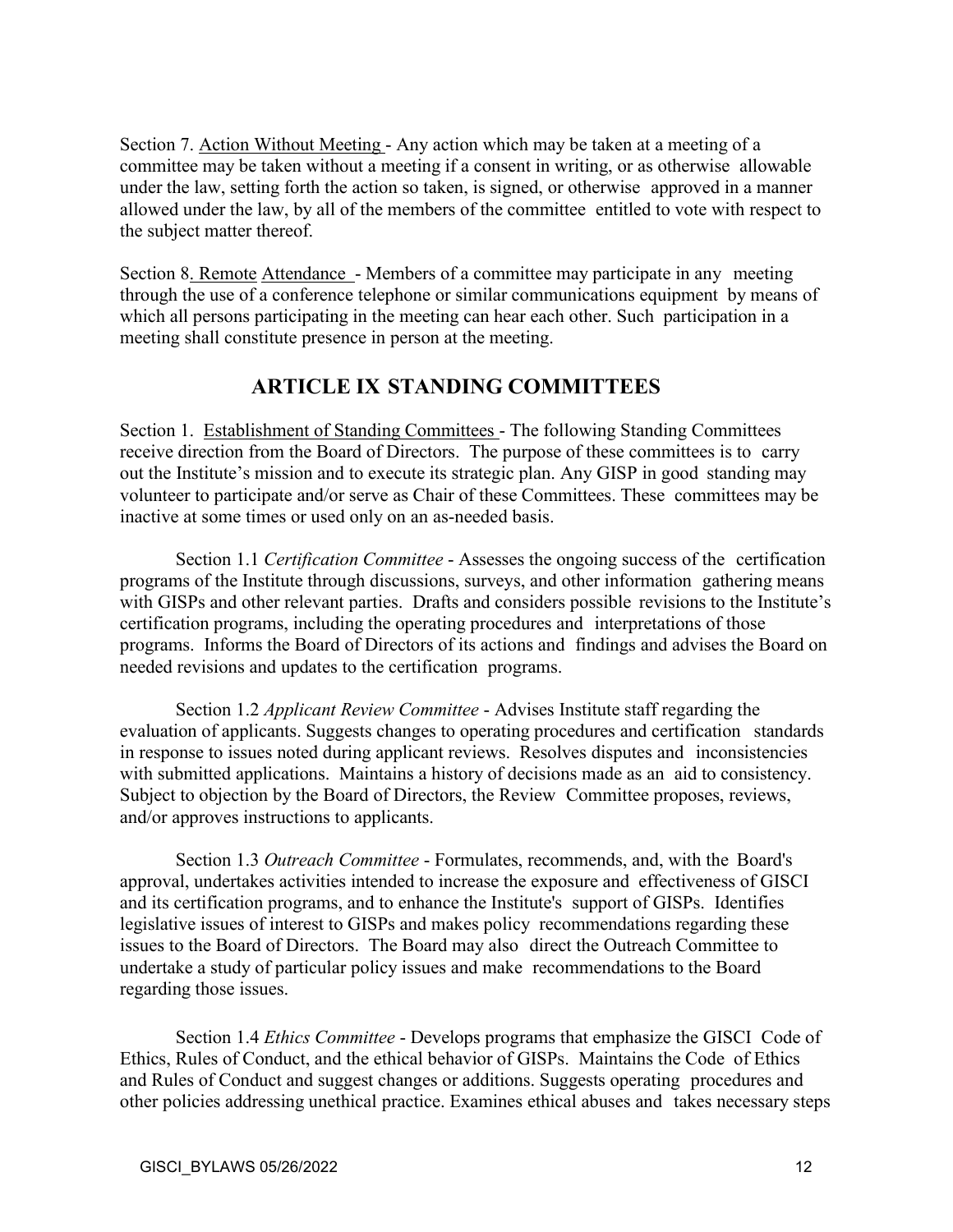to resolve them. Implements the adopted method of receiving, evaluating, and resolving complaints of unethical practice.

Section 2. Committee Leadership – Except as otherwise noted herein, standing committees shall strive to have, at a minimum, a Chairperson to direct and manage the affairs of the committee.

Section 3. Committee Eligibility – No person shall be a member of any standing committee unless that person is a GISP in good standing with the Institute.

Section 4. Committee Positions – Other committee members may be appointed to leadership positions by their respective committee chairperson, as needed to fulfill the objectives of the committee.

Section 5. Tenure – Committee membership shall begin when a GISP volunteers to serve on the committee and the Chairperson accepts that member into the committee. Committee vacancies will be filled by soliciting volunteers.

Section 5.1 *Consecutive Appointments* – Unless otherwise specified, the term of appointment for a committee member shall be one year. However, acceptance of appointment may carry with it the understanding that a member would normally be re-appointed annually to serve for not more than six consecutive years dependent on continued active participation and current needs.

Section 5.2 *Good Standing* – If a GISP is no longer in good standing, the GISP shall be removed from any committee on which he or she serves and a replacement member will be sought.

Section 6. Committee Responsibilities – The detailed functions, scope, and responsibility of each committee, together with rules for operation and guidance, as recommended by the committee, shall be subject to the approval of the Board of Directors and, after approval, shall become part of the Board Policy Manual.

Section 7. Budget – Committees shall operate within any Board-approved budget.

# **ARTICLE X GENERAL PROVISIONS**

Section 1. Executive Director - The Board of Directors may employ or retain a person who shall be responsible for the administration and management of the Institute. He or she shall have the title of Executive Director or such other title as the Board shall from time to time designate. Unless the Board of Directors so chooses, the Executive Director will not be a member of the Board of Directors.

Section 1.1 *Duties of the Executive Director* - Subject to the approval of the Board of Directors, the Executive Director shall employ and may terminate the employment of members of the staff as necessary to carry on the work of the Institute. He or she shall manage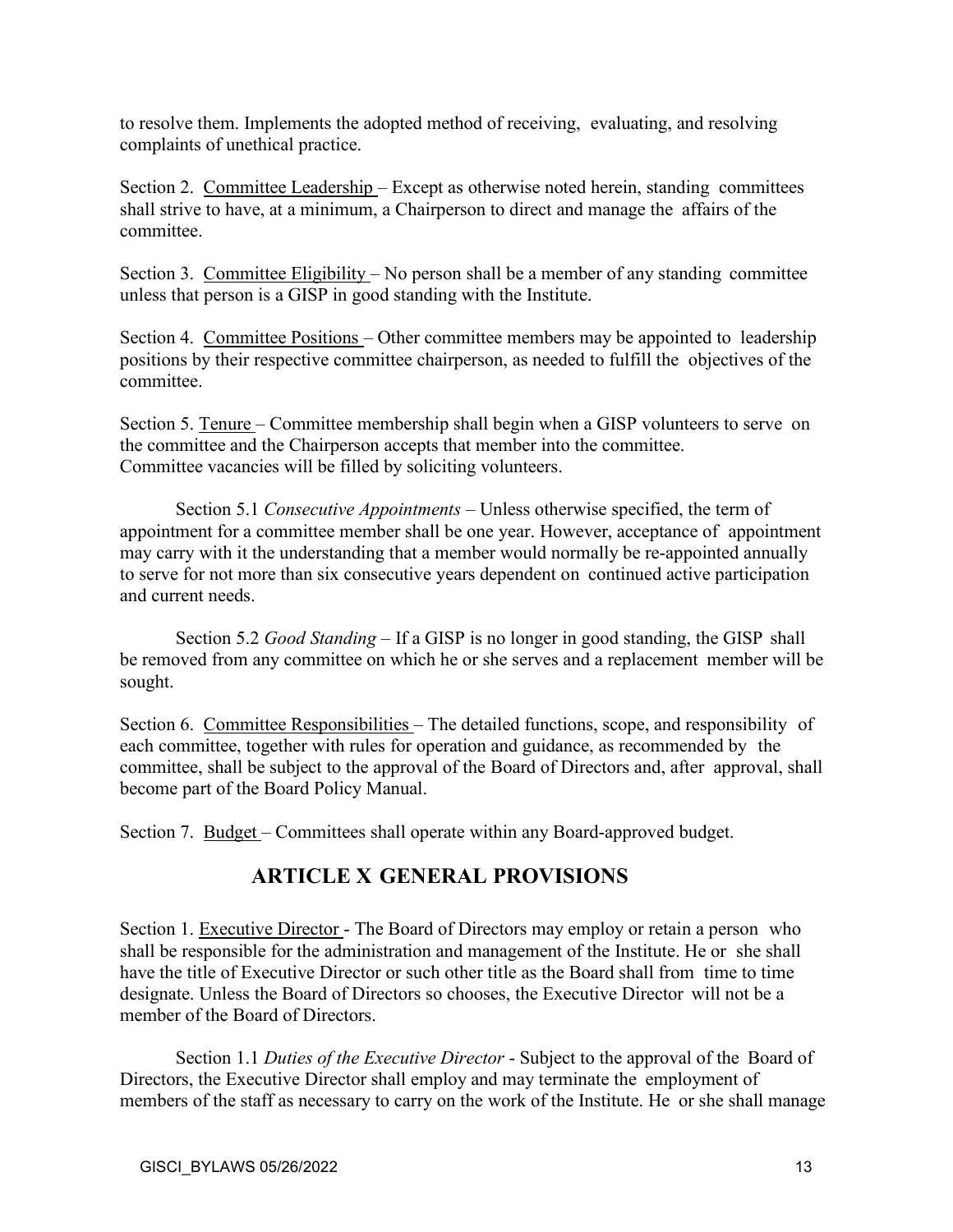and direct all functions and activities of the Institute and perform such other duties as the Board of Directors may prescribe from time to time. The Executive Director serves at the pleasure of the Board.

Section 1.2 *Removal of the Executive Director* – A two-thirds vote of the Board of Directors is required to adopt a resolution to remove the Executive Director or otherwise terminate employment or affiliation with the Institute. The Executive Director does not need to be reappointed annually.

Section 2. Contracts - The Board of Directors may authorize any Officer or agent of the Institute to enter into any contract or execute and deliver any instrument in the name of and on behalf of the Institute. Such authority may be general or confined to specific instances.

Section 3. Checks, Drafts, Etc. - The Executive Director, if any, is authorized to deposit funds to the benefit of the Institute; issue checks, drafts, and other orders for payment of Institute obligations; and execute other financial matters of the Institute in a manner consistent with any action by the Board of Directors and the adopted budget. In the absence of an Executive Director, all funds of the Institute shall be deposited to the credit of the Institute in such banks, trust companies, or other depositories as the Board of Directors may select. All checks, drafts or other orders for the payment of money, notes or other evidences of indebtedness issued in the name of the Institute shall be signed by such officer or officers or agent or agents of the Institute and in such manner as shall, from time to time, be determined by resolution of the Board of Directors. In the absence of such a resolution by the Board of Directors, these financial instruments shall be signed by the Treasurer up to a maximum of \$10,000. Instruments in excess of that amount shall be countersigned by the President of the Institute.

Section 4. Fiscal Year - The fiscal year of the Institute shall be as determined by the Board of Directors.

Section 5. Seal - On the corporate seal, if any, shall be inscribed the name of the Institute and the words "Corporate Seal" and "Illinois."

Section 6. Delivery of Notice - Any notice required to be given by statute, the Articles of Incorporation or these Bylaws shall be deemed to be delivered according to the following rules: upon personal delivery; if by mail, when deposited in the United States mail in a sealed envelope, properly addressed, with postage prepaid; if by facsimile, when the facsimile is sent via the facsimile number shown for the Member/Director on the records of the Institute; and if by overnight mail, when deposited with the shipping company in a sealed envelope, properly addressed, with shipping charges prepaid or billed to sender's account; if by electronic mail, when forwarded to a proper electronic mail address shown for the Member/Director on the records of the Institute; if by any other means allowable under the law and approved by the Board of Directors, as provided by law or the Board of Directors in approving that means.

Section 7. Waiver of Notice - A waiver of any notice required to be given by statute, the Articles of Incorporation or these Bylaws, signed, or otherwise approved as allowed under the law, by the person or persons entitled to such notice whether before or after the time stated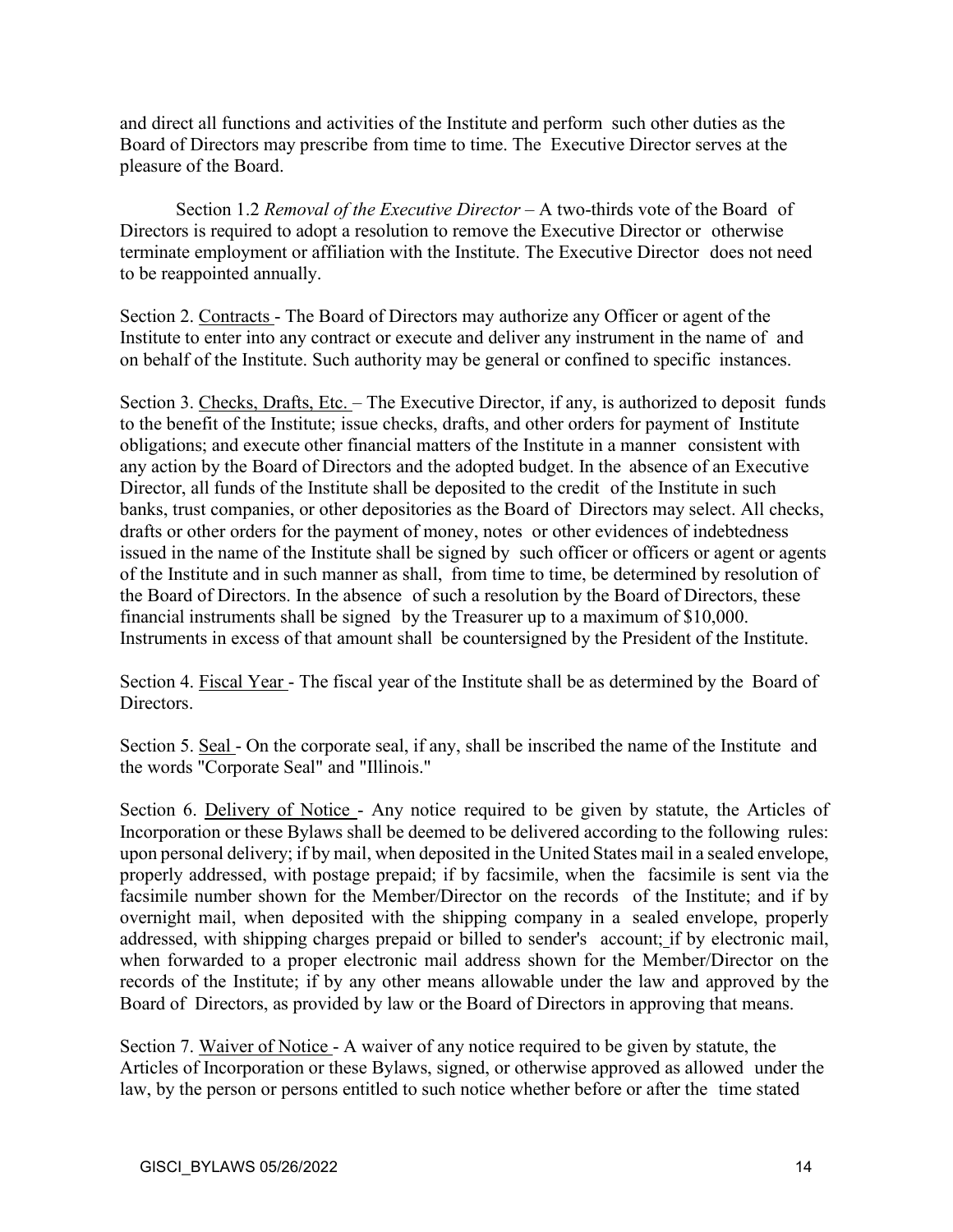therein, shall be deemed equivalent to the giving of such notice. Attendance at a meeting shall constitute a waiver of notice of such meeting, except where a person attends a meeting for the express purpose of objecting to the holding of the meeting because proper notice was not given.

Section 8. Use of Funds and Dissolution - The Institute shall use its funds only to accomplish the objectives and purposes specified in its Articles of Incorporation, and no part of its funds shall inure or be distributed to the members of the Institute. Upon dissolution of the Institute, any funds remaining shall be distributed in the manner specified in the Articles of Incorporation of the Institute.

Section 9. Bonding - The Board of Directors may require any officer, Director, employee, or agent of the Institute, to furnish at the expense of the Institute, a fidelity bond, in such a sum as the Board shall prescribe.

# **ARTICLE XI LIABILITY, INDEMNIFICATION AND INSURANCE**

Section 1. Limitation of Liability - No Director or officer of the Institute shall be liable for damages resulting from the exercise of judgment or discretion in connection with the duties or responsibilities of such Director or officer except to the extent dictated by law.

Section 2. Indemnification - The Institute shall indemnify any person or entity to the extent required by law, and may otherwise indemnify any person or entity to the extent permitted by law.

Section 3. Advance Payments - Expenses incurred in defending an action, suit or proceeding may be paid by the Institute in advance of the final disposition of such action, suit or proceeding, to the extent permitted by law.

Section 4. Nonexclusivity - The indemnification permitted by this Article shall not be deemed exclusive of any other rights to which those seeking indemnification may be entitled by law.

Section 5. Insurance - The Institute may purchase and maintain insurance on behalf of any person to the extent permitted by law, whether or not the Institute would have the power to indemnify such person against such liability under the provisions of this Article.

# **ARTICLE XII GISCI HEADQUARTERS**

Section 1. Purpose – A GISCI Headquarters office may be established to serve the Institute and perform the day-to-day functions necessary to the ongoing and effective operation of the Institute.

Section 2. Other Offices – Other GISCI offices may be established, as necessary, to serve the needs of the Institute